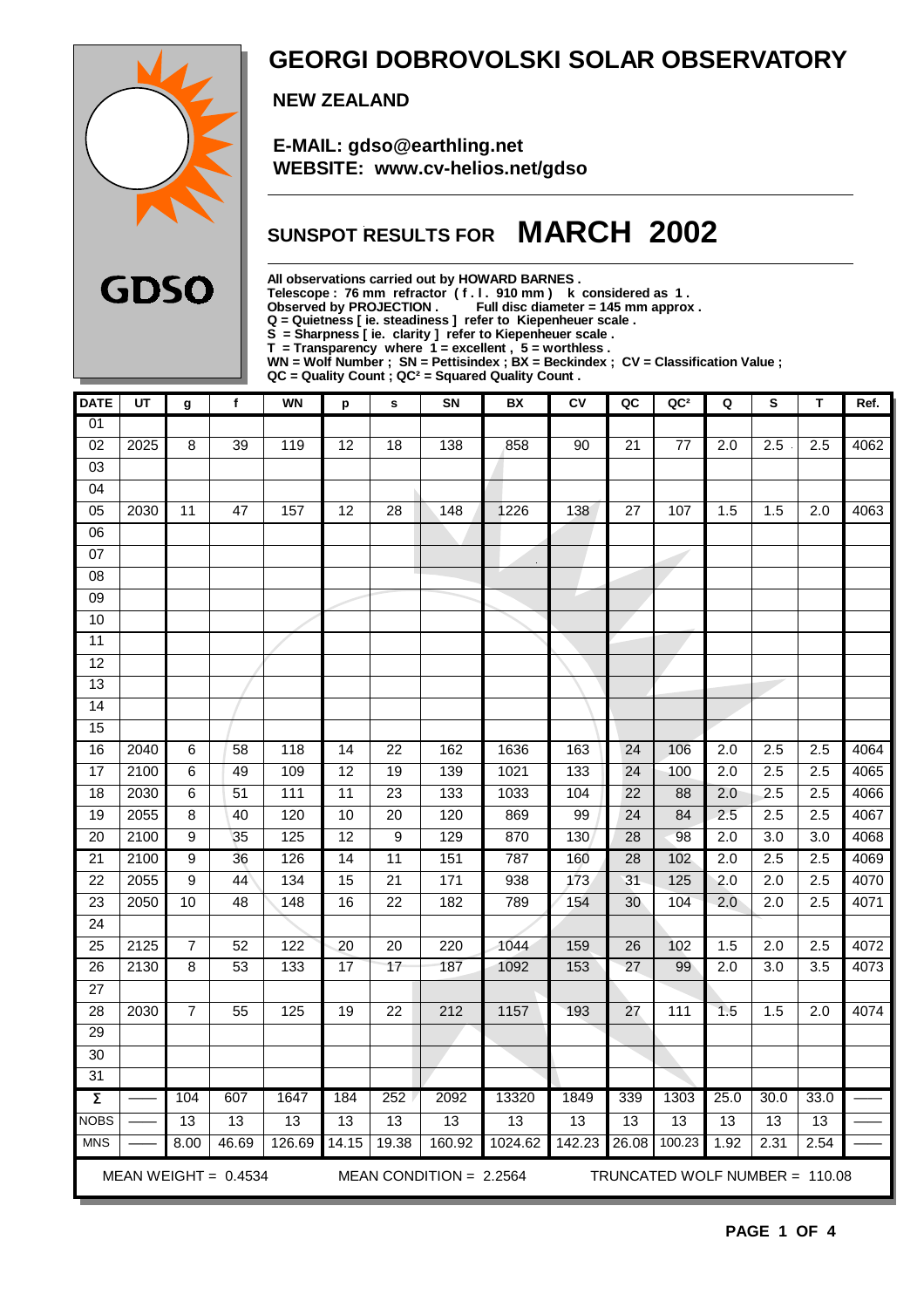#### **GEORGI DOBROVOLSKI SOLAR OBSERVATORY**



# **SUNSPOT DISTRIBUTION & INTER-SOL INDICES FOR MARCH 2002**

**All observations carried out by HOWARD BARNES .**

**Telescope : 76 mm refractor ( f . l . 910 mm ) .**

**Observed by PROJECTION . Full disc diameter = 145 mm approx .**

- **Q = Quietness [ ie. steadiness ] refer to Kiepenheuer scale .**
- **S = Sharpness [ ie. clarity ] refer to Kiepenheuer scale .**
- **T = Transparency where 1 = excellent , 5 = worthless .**
- **IS = Inter-Sol Index .**

**gr = number of multi-spot groups .**

**grfp = number of umbræ within penumbræ within the groups (gr) .**

**grf = number of non-penumbral spots within the groups (gr) .**

**efp = number of single penumbral spots . ef = number of single non-penumbral spots .**

| <b>DATE</b>         | $\overline{UT}$ | $\overline{\mathsf{s}}$ | gr              | grfp            | grf             | efp            | ef               | $\mathbf Q$      | S                | T                | Ref. |
|---------------------|-----------------|-------------------------|-----------------|-----------------|-----------------|----------------|------------------|------------------|------------------|------------------|------|
| 01                  |                 |                         |                 |                 |                 |                |                  |                  |                  |                  |      |
| 02                  | 2025            | 44                      | $\overline{5}$  | $\overline{21}$ | $\overline{15}$ | $\overline{0}$ | $\overline{3}$   | $\overline{2.0}$ | 2.5              | 2.5              | 4062 |
| $\overline{03}$     |                 |                         |                 |                 |                 |                |                  |                  |                  |                  |      |
| $\overline{04}$     |                 |                         |                 |                 |                 |                |                  |                  |                  |                  |      |
| 05                  | 2030            | 52                      | $\overline{5}$  | 19              | $\overline{22}$ | $\overline{0}$ | 6 <sup>1</sup>   | 1.5              | 1.5              | $\overline{2.0}$ | 4063 |
| $\overline{06}$     |                 |                         |                 |                 |                 |                |                  |                  |                  |                  |      |
| $\overline{07}$     |                 |                         |                 |                 |                 |                |                  |                  |                  |                  |      |
| 08                  |                 |                         |                 |                 |                 |                |                  |                  |                  |                  |      |
| $\overline{09}$     |                 |                         |                 |                 |                 |                |                  |                  |                  |                  |      |
| 10                  |                 |                         |                 |                 |                 |                |                  |                  |                  |                  |      |
| $\overline{11}$     |                 |                         |                 |                 |                 |                |                  |                  |                  |                  |      |
| 12                  |                 |                         |                 |                 |                 |                |                  |                  |                  |                  |      |
| 13                  |                 |                         |                 |                 |                 |                |                  |                  |                  |                  |      |
| 14                  |                 |                         |                 |                 |                 |                |                  |                  |                  |                  |      |
| 15                  |                 |                         |                 |                 |                 |                |                  |                  |                  |                  |      |
| 16                  | 2040            | 64                      | $\overline{6}$  | 36              | $\overline{22}$ | $\overline{0}$ | $\pmb{0}$        | 2.0              | 2.5              | 2.5              | 4064 |
| 17                  | 2100            | 55                      | 6               | 30              | 19              | $\pmb{0}$      | 0                | 2.0              | 2.5              | 2.5              | 4065 |
| 18                  | 2030            | 56                      | $\overline{5}$  | 27              | 23              | $\mathbf{1}$   | 0                | 2.0              | 2.5              | 2.5              | 4066 |
| 19                  | 2055            | 46                      | $6\overline{6}$ | $\overline{19}$ | 19              | $\overline{1}$ | 1                | 2.5              | 2.5              | 2.5              | 4067 |
| 20                  | 2100            | 42                      | $\overline{7}$  | $\overline{24}$ | $\overline{9}$  | $\overline{2}$ | $\mathbf 0$      | 2.0              | 3.0              | 3.0              | 4068 |
| $\overline{21}$     | 2100            | 42                      | $\overline{6}$  | 23              | 10              | $\overline{2}$ | $\mathbf{1}$     | $\overline{2.0}$ | 2.5              | 2.5              | 4069 |
| $\overline{22}$     | 2055            | 51                      | $\overline{7}$  | $\overline{22}$ | $\overline{20}$ | $\overline{1}$ | $\overline{1}$   | 2.0              | 2.0              | $\overline{2.5}$ | 4070 |
| 23                  | 2050            | 56                      | 8               | 25              | 21              | $\mathcal{L}$  | $\mathbf{1}$     | 2.0              | 2.0              | 2.5              | 4071 |
| $\overline{24}$     |                 |                         |                 |                 |                 |                |                  |                  |                  |                  |      |
| $\overline{25}$     | 2125            | 58                      | 6               | 31              | $\overline{20}$ | $\overline{1}$ | $\mathbf 0$      | 1.5              | 2.0              | 2.5              | 4072 |
| $\overline{26}$     | 2130            | 61                      | $\overline{8}$  | $\overline{36}$ | 17              | $\mathbf 0$    | $\pmb{0}$        | 2.0              | $\overline{3.0}$ | 3.5              | 4073 |
| $\overline{27}$     |                 |                         |                 |                 |                 |                |                  |                  |                  |                  |      |
| 28                  | 2030            | 61                      | 6               | 32              | 22              | $\mathbf{1}$   | $\boldsymbol{0}$ | 1.5              | 1.5              | 2.0              | 4074 |
| 29                  |                 |                         |                 |                 |                 |                |                  |                  |                  |                  |      |
| $\overline{30}$     |                 |                         |                 |                 |                 |                |                  |                  |                  |                  |      |
| 31                  |                 |                         |                 |                 |                 |                |                  |                  |                  |                  |      |
| $\overline{\Sigma}$ |                 | 688                     | 81              | 345             | 239             | 10             | 13               | 25.0             | 30.0             | 33.0             |      |
| <b>NOBS</b>         |                 | 13                      | 13              | 13              | 13              | 13             | $\overline{13}$  | 13               | 13               | 13               |      |
| <b>MNS</b>          |                 | 52.92                   | 6.23            | 26.54           | 18.38           | 0.77           | 1.00             | 1.92             | 2.31             | 2.54             |      |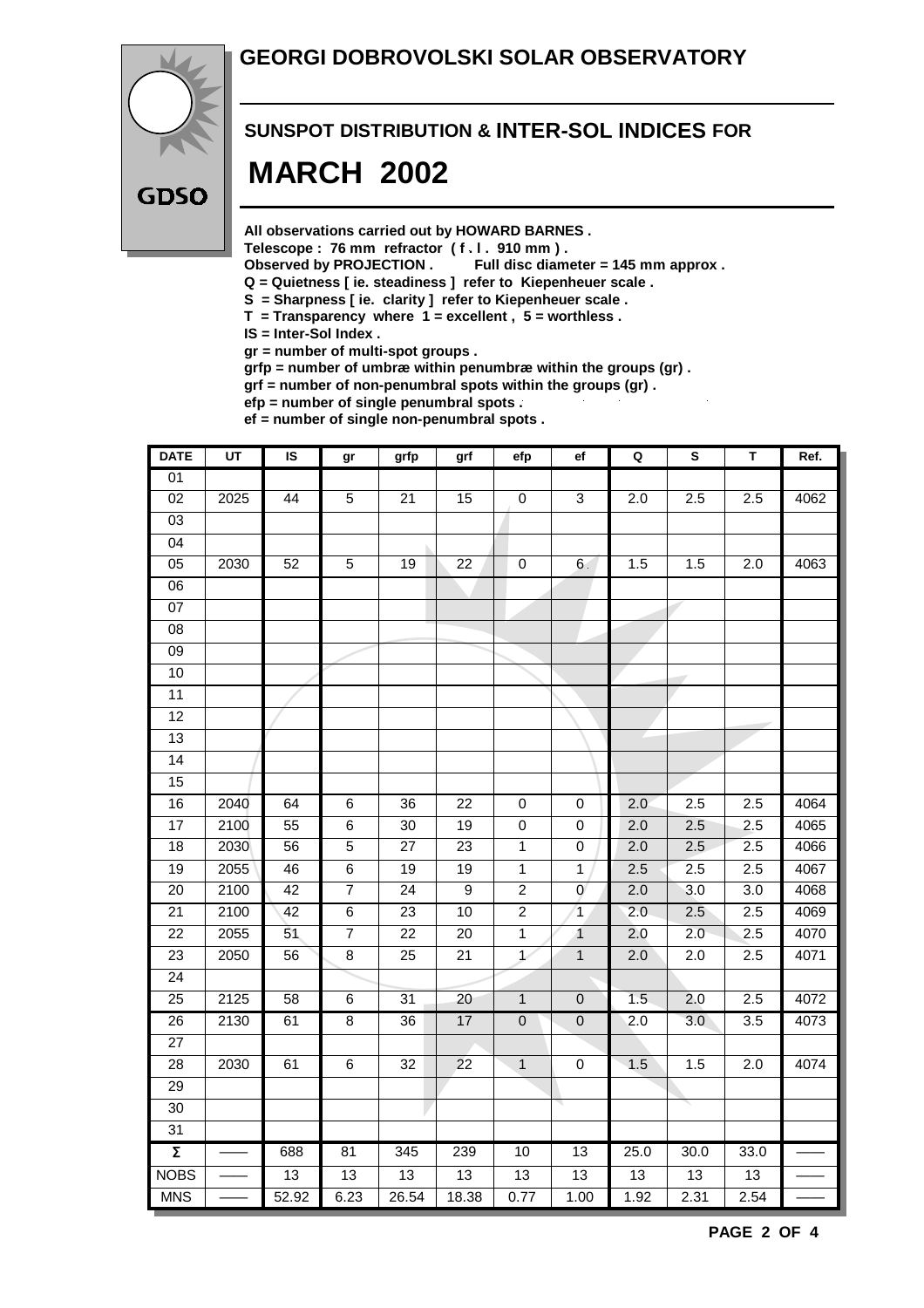

#### **SUNSPOT CENSUS BY CLASSIFICATION FOR**

# **MARCH 2002**

**All observations carried out by HOWARD BARNES .** Telescope : 76 mm refractor (f. l. 910 mm).<br>Observed by PROJECTION . Full disc diam Full disc diameter = 145 mm approx . **IF 2 OR MORE REGIONS ARE OF THE SAME CLASSIFICATION , THEN SUNSPOT COUNTS ARE SEPARATED BY SOLIDI ( / ) .**

| <b>DATE</b>                                     | UT                                    |                  | Α                      |                | В              |                | C              |                | D                                |                        | Е           | F<br>G                         |                                 |              |                | н<br>J |             |                |                |
|-------------------------------------------------|---------------------------------------|------------------|------------------------|----------------|----------------|----------------|----------------|----------------|----------------------------------|------------------------|-------------|--------------------------------|---------------------------------|--------------|----------------|--------|-------------|----------------|----------------|
|                                                 |                                       | $\boldsymbol{g}$ | $\mathbf f$            | g              | f              | g              | f              | $\mathbf{g}$   | f                                | g                      | f           | $\boldsymbol{g}$               | f                               | g            | $\mathbf f$    | g      | f           | g              | $\mathsf f$    |
| 01                                              |                                       |                  |                        |                |                |                |                |                |                                  |                        |             |                                |                                 |              |                |        |             |                |                |
| 02                                              | 2025                                  | $\mathbf{3}$     | 1/1/1                  | $\mathbf{1}$   | $\overline{c}$ | $\overline{2}$ | 3/5            | $\mathbf{1}$   | 9                                | $\mathbf 0$            | $\mathsf 0$ | $\overline{1}$                 | 17                              | $\mathbf 0$  | 0              | 0      | 0           | $\mathbf 0$    | 0              |
| 03                                              |                                       |                  |                        |                |                |                |                |                |                                  |                        |             |                                |                                 |              |                |        |             |                |                |
| 04                                              |                                       |                  |                        |                |                |                |                |                |                                  |                        |             |                                |                                 |              |                |        |             |                |                |
| 05                                              | 2030                                  | 6                | 6 x 1                  | $\mathbf{1}$   | $\overline{c}$ | $\mathbf{1}$   | 3              | 1              | $\overline{7}$                   | $\mathbf 0$            | 0           | $\overline{c}$                 | 13/16                           | $\mathbf 0$  | $\pmb{0}$      | 0      | 0           | 0              | 0              |
| 06                                              |                                       |                  |                        |                |                |                |                |                |                                  |                        |             |                                |                                 |              |                |        |             |                |                |
| 07                                              |                                       |                  |                        |                |                |                |                |                |                                  |                        |             |                                |                                 |              |                |        |             |                |                |
| 08                                              |                                       |                  |                        |                |                |                |                |                |                                  |                        |             |                                |                                 |              |                |        |             |                |                |
| 09                                              |                                       |                  |                        |                |                |                |                |                |                                  |                        |             |                                |                                 |              |                |        |             |                |                |
| 10                                              |                                       |                  |                        |                |                |                |                |                |                                  |                        | V.          |                                |                                 |              |                |        |             |                |                |
| 11                                              |                                       |                  |                        |                |                |                |                |                |                                  |                        |             |                                |                                 |              |                |        |             |                |                |
| 12                                              |                                       |                  |                        |                |                |                |                |                |                                  |                        |             |                                |                                 |              |                |        |             |                |                |
| 13                                              |                                       |                  |                        |                |                |                |                |                |                                  |                        |             |                                |                                 |              |                |        |             |                |                |
| 14                                              |                                       |                  |                        |                |                |                |                |                |                                  |                        |             |                                |                                 |              |                |        |             |                |                |
| 15                                              |                                       |                  |                        |                |                |                |                |                |                                  |                        |             |                                |                                 |              |                |        |             |                |                |
| 16                                              | 2040                                  | $\pmb{0}$        | 0                      | $\mathbf 0$    | 0              | $\mathbf{1}$   | $\overline{2}$ | $\overline{2}$ | 4/12                             | $\mathbf{1}$           | 10          | $\overline{1}$                 | 28                              | $\mathbf 0$  | 0              | 0      | 0           | $\mathbf{1}$   | $\overline{2}$ |
| 17                                              | 2100                                  | $\mathbf 0$      | 0                      | $\mathbf 0$    | $\mathbf 0$    | $\overline{2}$ | 2/3            | $\overline{2}$ | 6/11                             | $\overline{2}$         | 13/14       | $\mathbf 0$                    | $\pmb{0}$                       | $\mathbf 0$  | 0              | 0      | 0           | 0              | 0              |
| 18                                              | 2030                                  | $\mathsf 0$      | 0                      | $\mathbf 0$    | 0              | $\overline{2}$ | 3/7            | $\mathbf{1}$   | 12                               | $\overline{2}$         | 13/15       | $\overline{0}$                 | $\mathbf 0$                     | $\mathbf 0$  | $\mathbf 0$    | 0      | 0           | $\mathbf{1}$   | $\mathbf{1}$   |
| 19                                              | 2055                                  | $\mathbf{1}$     | 1                      | $\vert$ 1      | 3              | $\sqrt{2}$     | 2/7            | $\mathbf{1}$   | 8                                | $\mathbf{1}$           | 12          | $\overline{0}$                 | $\mathbf 0$                     | $\mathbf{1}$ | 6              | 0      | 0           | $\mathbf{1}$   | $\mathbf{1}$   |
| 20                                              | 2100                                  | $\pmb{0}$        | 0                      | $\overline{1}$ | 2              | $\mathbf{1}$   | $\overline{2}$ | $\overline{2}$ | 2/9                              | $\overline{1}$         | 12          | $\mathbf 0$                    | $\mathbf 0$                     | $\mathbf{1}$ | 4              | 0      | 0           | 3              | 1/1/2          |
| 21                                              | 2100                                  | $\mathbf{1}$     | 1                      | $\mathbf 0$    | 0              | $\mathbf 0$    | 0              | 4              | 3/3/4/10                         | $\mathbf{1}$           | 11          | $\mathbf 0$                    | $\pmb{0}$                       | $\mathbf 0$  | 0              | 0      | 0           | 3              | 1/1/2          |
| 22                                              | 2055                                  | $\mathbf{1}$     | $\mathbf{1}$           | $\mathbf{1}$   | $\overline{2}$ | $\mathbf{1}$   | $\overline{2}$ | $\overline{2}$ | 4/7                              | 3                      | 6/8/13      | $\mathbf 0$                    | $\pmb{0}$                       | $\mathbf 0$  | 0              | 0      | 0           | $\mathbf{1}$   | $\mathbf{1}$   |
| 23                                              | 2050                                  | $\mathbf{1}$     | 1                      | $\mathbf{1}$   | $\overline{2}$ | $\overline{2}$ | 7/9            | 3              | 5/5/6                            | $\mathbf{1}$           | 10          | $\mathbf 0$                    | $\mathbf 0$                     | $\mathsf 0$  | $\overline{0}$ | 0      | $\mathbf 0$ | $\overline{2}$ | 1/2            |
| 24                                              |                                       |                  |                        |                |                |                |                |                |                                  |                        |             |                                |                                 |              |                |        |             |                |                |
| 25                                              | 2125                                  | $\mathsf 0$      | 0                      | $\mathbf 0$    | 0              | $\mathbf{1}$   | 3              | $\overline{4}$ | 2/9/9/11                         | $\blacktriangleleft$   | 17          | $\overline{0}$                 | $\pmb{0}$                       | $\mathsf 0$  | 0              | 0      | 0           | $\mathbf{1}$   | $\mathbf{1}$   |
| 26                                              | 2130                                  | $\mathbf 0$      | 0                      | $\mathbf 0$    | 0              | $\overline{2}$ | 2/3            | 3              | 4/11/13                          | $\mathbf{1}$           | 16          | $\mathbf 0$                    | $\overline{0}$                  | $\mathbf 0$  | 0              | 0      | 0           | $\overline{2}$ | 2/2            |
| 27                                              |                                       |                  |                        |                |                |                |                |                |                                  |                        |             |                                |                                 |              |                |        |             |                |                |
| 28                                              | 2030                                  | $\mathbf 0$      | 0                      | $\mathbf 0$    | 0              | $\mathbf{1}$   | 2              | 3              | 7/9/12                           | $\overline{2}$         | 7/17        | $\mathbf 0$                    | $\pmb{0}$                       | $\mathbf 0$  | 0              | 0      | 0           | $\mathbf{1}$   | $\mathbf{1}$   |
| 29                                              |                                       |                  |                        |                |                |                |                |                |                                  |                        |             |                                |                                 |              |                |        |             |                |                |
| 30                                              |                                       |                  |                        |                |                |                |                |                |                                  |                        |             |                                |                                 |              |                |        |             |                |                |
| 31                                              |                                       |                  |                        |                |                |                |                |                |                                  |                        |             |                                |                                 |              |                |        |             |                |                |
| <b>TOTALS</b>                                   |                                       | 13               | 13                     | 6              | 13             | 18             | 67             | 29             | 214                              | 16                     | 194         | $\overline{4}$                 | 74                              | $2 \mid$     | $10 \quad 0$   |        | $\mathbf 0$ |                | 16 22          |
|                                                 |                                       |                  |                        |                |                |                |                |                | REGIONAL PERCENTAGES             |                        |             |                                |                                 |              |                |        |             |                |                |
| $\mathsf{A}$                                    |                                       |                  | $\sf B$<br>$\mathsf C$ |                |                | D              |                | $\mathsf E$    |                                  | $\mathsf F$            |             | ${\mathsf G}$<br>$\mathsf{H}%$ |                                 |              |                | J      |             | $\Sigma g$     |                |
| 12.5<br>5.8<br>17.3                             |                                       |                  |                        |                | 27.9           | 15.4<br>3.8    |                |                |                                  | 1.9<br>$0.0\,$<br>15.4 |             |                                |                                 |              | 104            |        |             |                |                |
| $NOBS = 13$<br>$\overline{p / g}$ mean = 1.8354 |                                       |                  |                        |                |                |                |                |                | $\frac{1}{6}$ mean = 6.1515      |                        |             |                                |                                 |              |                |        |             |                |                |
|                                                 |                                       |                  |                        |                |                |                |                |                | $\overline{p}$ / g mean = 1.7692 |                        |             |                                | $\frac{1}{1}$ / g mean = 5.8365 |              |                |        |             |                |                |
|                                                 |                                       |                  |                        |                |                |                |                |                |                                  |                        |             |                                |                                 |              |                |        |             |                |                |
|                                                 | GROUP COMPLEXITY INDEX (GCI) = 7.6058 |                  |                        |                |                |                |                |                |                                  |                        |             |                                |                                 |              |                |        |             |                |                |